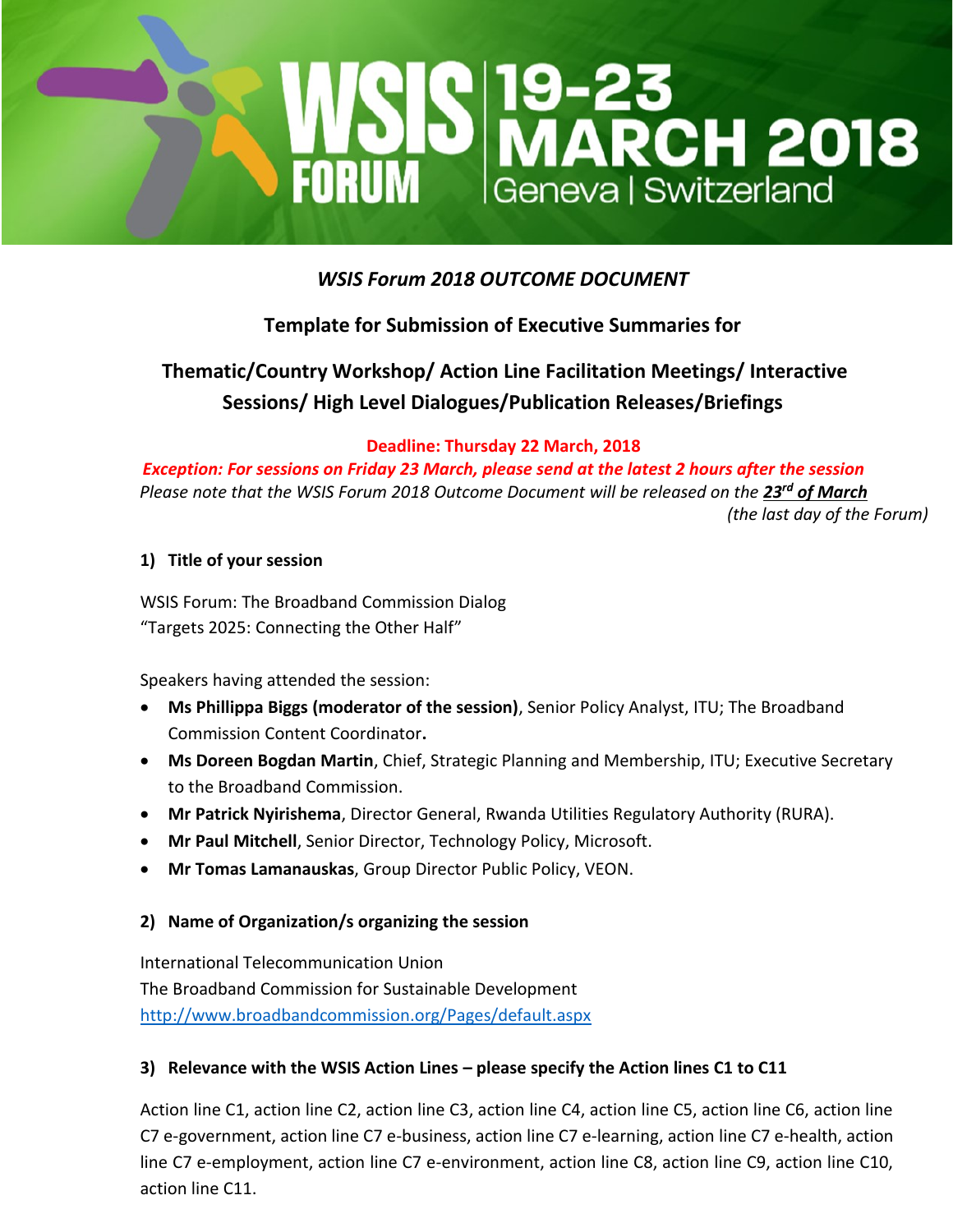# **MSIS 19-23<br>FORUM Geneval Switzerland**

**4) Key achievements, announcements, launches, agreements, and commitments (these will be reflected in the press release and Outcomes Document of the WSIS Forum 2018)**

- Key achievement: promotion of the Broadband Commission's Targets 2025, fostering of

- cooperation between main stakeholders involved in the functioning of the Commission.
- Announcement: launch of State of Broadband report, to be released in September 2018.
- Agreement/commitment: none.

#### For your information, the Broadband Commission for Sustainable Development 2025 Targets:

*1. By 2025, all countries should have a funded National Broadband Plan or strategy, or include broadband in their Universal Access and Service (UAS) Definition.*

*2. By 2025, entry-level Broadband services should be made affordable in developing countries, at less than 2% of monthly Gross National Income (GNI) per capita.*

*3. By 2025 Broadband / Internet user penetration should reach: 75% worldwide, 65% in developing countries, and 35% in least developed countries.*

*4. By 2025, 60% of youth and adults should have achieved at least a minimum level of proficiency in sustainable digital skills.*

*5. By 2025, 40% of the world's population should be using digital financial services.*

*6. By 2025, overcome unconnectedness of Micro-, Small- and Medium-sized Enterprises by 50%, by sector.*

*7. By 2025, gender equality should be achieved across all targets.*

### **5) Main outcomes highlighting the following:**

### **I. Debated Issues**

- Main issues debated and interactions with audience:
	- **Presentation of the Broadband Commission for Sustainable Development,** history of its creation, how the Commission works, who are the members of the Commission, what are the main outcomes of its work and impact, presence of specific working groups.
	- **Presentation of the new Targets 2025 recently launched by the Commission** during the World Economic Forum held in Davos in January 2018.
	- **Discussion with panelists and audience on practical approaches and** potential solutions to reach the Targets 2025.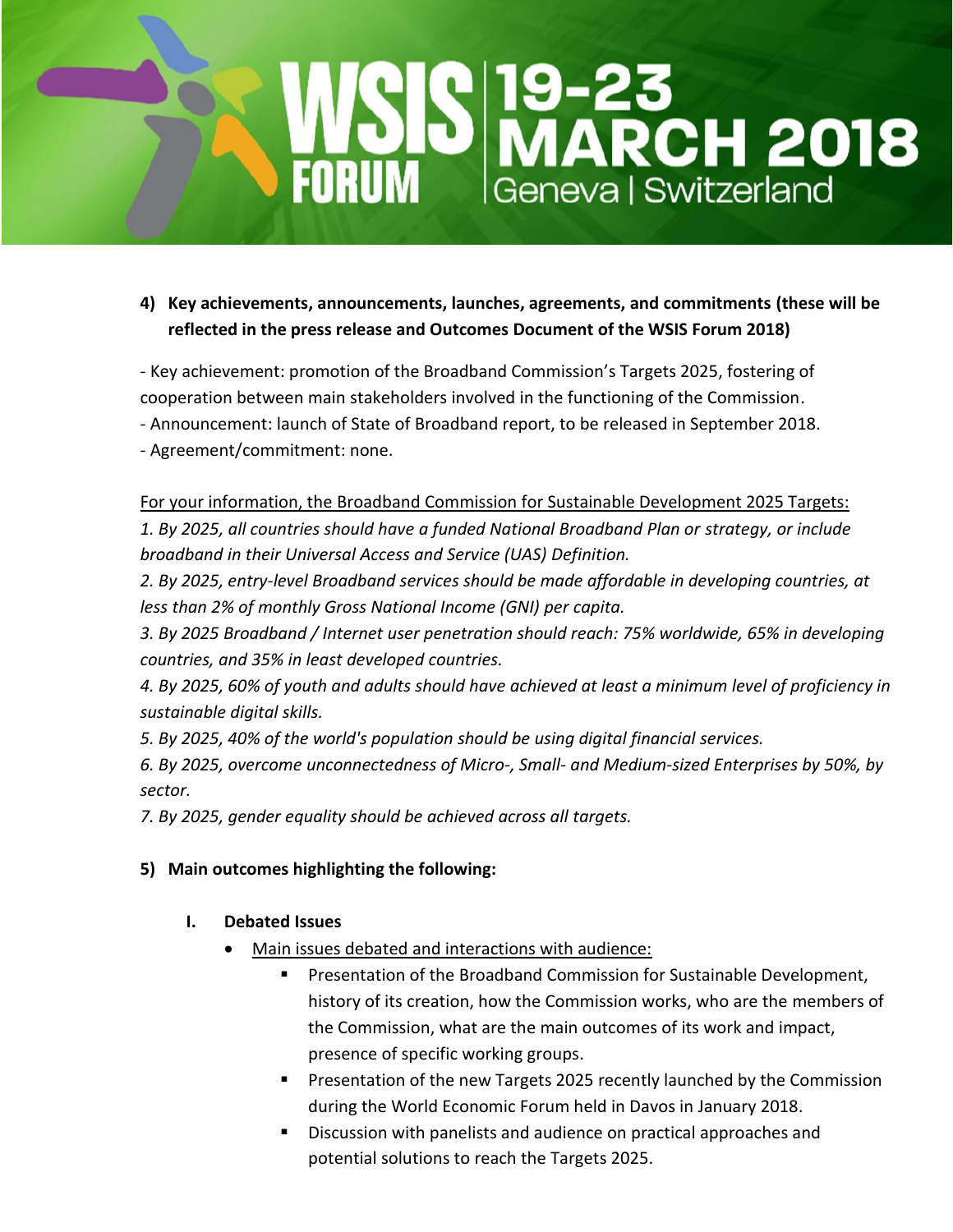

- Key achievements and challenges shared by the audience and/or panelists:
	- Achievements: common recognition of importance of setting up targets for connecting the world's population not connected to the internet, common recognition of importance to have high collaboration of concerned stakeholders (governments, private sector, civil society, academics, etc.).
	- Challenges: how to connect people to internet without the proper infrastructure in place e.g. lack of access to electricity in Africa (concerned raised by a member of the audience), what is the rationale behind the target selection (why removing/adding some of them), how to make sure that the ICT policies are created, discussed and further implemented given that other policies take precedence in certain countries.

#### **II. Quotes**

 **Ms Doreen Bogdan Martin**, Chief, Strategic Planning and Membership, ITU; Executive Secretary to the Broadband Commission.

"*As a group we come together and we send a specific message to major gatherings so that there is a further understanding of broadband and technology in sustainable development*".

 **Mr Patrick Nyirishema**, Director General, Rwanda Utilities Regulatory Authority (RURA).

*"The work of the Commission finds its ways directly in policy, influences and concretizes our thinking in Rwanda. As example - the Broadband Commission started in 2010 and about that time we had discussion in our country on deliberate effort to bring broadband access to the whole country. Our government invested money in rolling out optic fiber in the country, (…) we have been revising our national ICT plans every 5 years. In 2015 we adopted Smart Rwanda Master Plan, which included gender equality as a target for 2020, which is reflection of the Broadband Targets of the Commission."*

### **Mr Paul Mitchell**, Senior Director, Technology Policy, Microsoft.

"*Those targets are all about creating equality of access all around the world, for people in developing countries and in economically disadvantaged situations*".

 **Mr Tomas Lamanauskas**, Group Director Public Policy, VEON. Talking about Expert Group report with recommendations: "*There is difficulty to achieve the targets if we don't have a roadmap for that*" (…) "*I really hope that governments again will read those recommendations and would use that as a roadmap*"

#### **III. Overall outcomes of the session highlighting**

Main conclusions reached during the discussion: